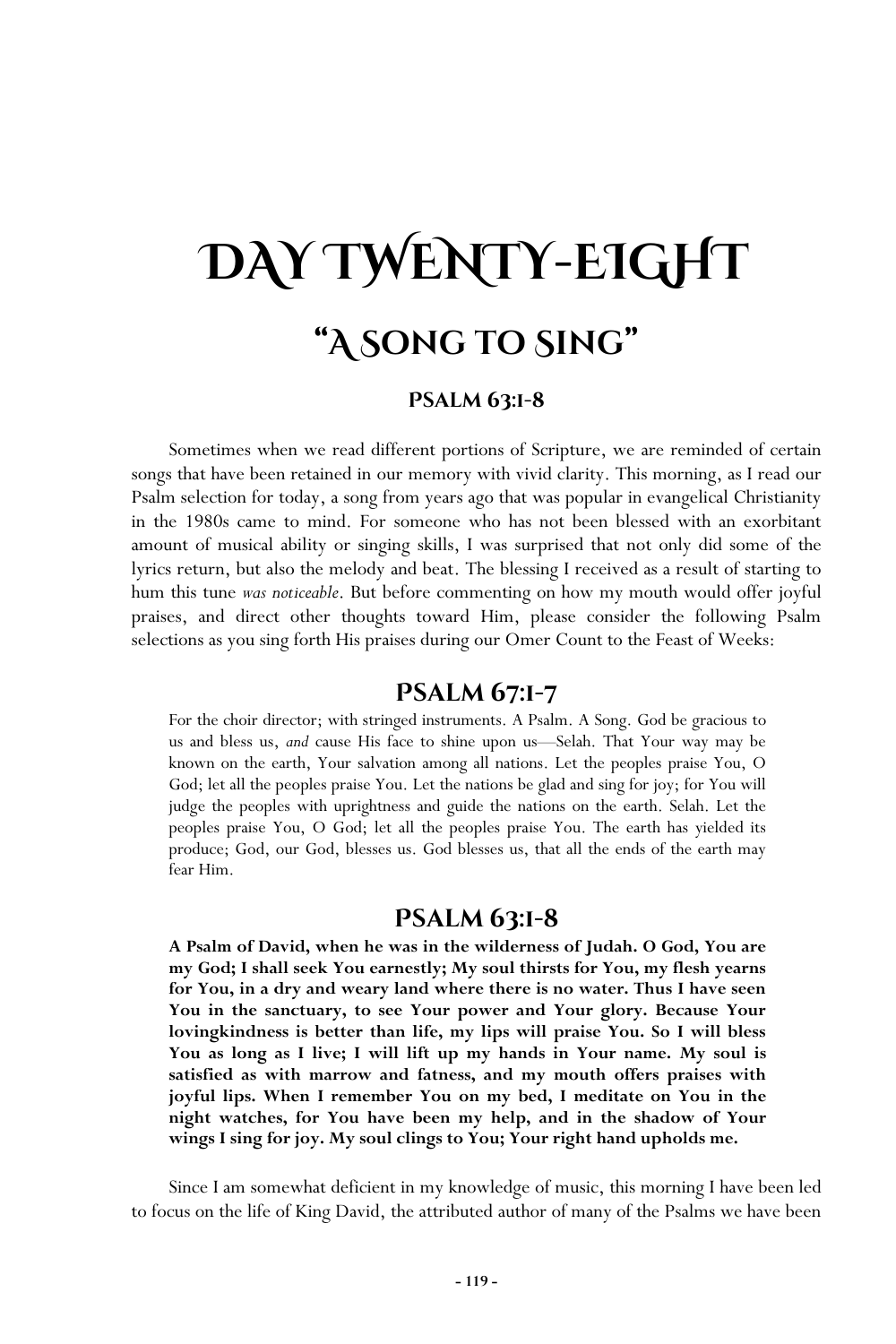### **Counting the Omer**

considering during our Counting of the Omer. He was certainly a great man, whose life example is one we need to consider as people of faith (cf. Hebrews 11:32)!

My persistence of the humming tune became a backdrop for my meditations. Somewhere buried in the depths of my soul was a song that seemed to keep repeating itself, without any direct effort on my part. In fact, as I tried to "turn it off," or at least "turn down the volume" in my brain—the song continued to play. Even though I did not know all of the lyrics, the song persisted. I compared this to the times when I have heard a song that just "sticks" in your head and seems to be on some type of repeat or replay. Sadly, many of those tunes are from music that I listened to during my days in the 1960s and 1970s, when I was not that oriented toward the things of God. Perhaps some of you can relate to similar songs that bring back vivid memories of days and actions you made in the past.

But this morning, the music was instead a song of praise and worship, which was thanking the Lord for His being there all the days of my life. It reminded me of my early days as a young Christian Believer, when I eagerly sought after the Heavenly Father and His ways of righteousness. After some short inquiries, I easily found that the song I had remembered was "Step by Step." This is undoubtedly a song many of you have heard before:

*O God, You are my God, And I will ever praise You. O, God You are my*  God, And I will ever praise You. I will seek You in the morning, And I will *learn to walk in Your way, And step by step You'll lead me, And I will follow You all of my days.*

This morning, when I began to read Psalm 63 and I got to the phrase, **"O, God You are my God"** (v. 1), this praise song from years ago just popped up. As I continued in my meditation, more and more words seemed to come back into my heart. *I was seeking Him in the morning.* Hallelujah! *I was learning to walk in His ways.* Hallelujah! *I was learning to let Him lead me step-by-step* and *along the way.* Hallelujah! Finally, I was confident that heading in this particular direction, I was committed to *following Him all of my days.*

Then in my brief glance at some articles about King David,**<sup>1</sup>** I realized that the pattern he established for Ancient Israel was perhaps one of the greatest legacies he could have left for those after him. The people of David's century had problems to contend with because they were human beings just like us. David, in particular, had many issues to contend with, because he had been anointed by the Lord to be the king who would ultimately unite Israel and usher in an era of peace and stability. **As a result of his position before the Creator, many of his enemies were directed to attack him.**

When you read more about David's life, you find that he had been uniquely prepared as a young shepherd boy to handle the many challenges he would later face. Imagine going from the relative anonymity of herding various animals like sheep—to the battlefield of the valley of Elah, where the Philistines were confronting the Israelites with their champion Goliath (1 Samuel 17). What was it like when the Prophet Samuel anointed David to become the king of Israel (1 Samuel 16:13)? In a display of total faith and trust in the ability of God to execute His judgment for those who seek Him, David slayed Goliath, and his destiny was elevated to new heights. Can you imagine the fame and reverence the people of

**<sup>1</sup>** Cf. J. Barton Payne, "David," in Merrill C. Tenney, ed., *The New International Dictionary of the Bible* (Grand Rapids: Zondervan, 1987), pp 256-258; D.F. Payne, "David," in Geoffrey Bromiley, ed., *International Standard Bible Encyclopedia*, 4 vols. (Grand Rapids: Eerdmans, 1988), 1:870-876.